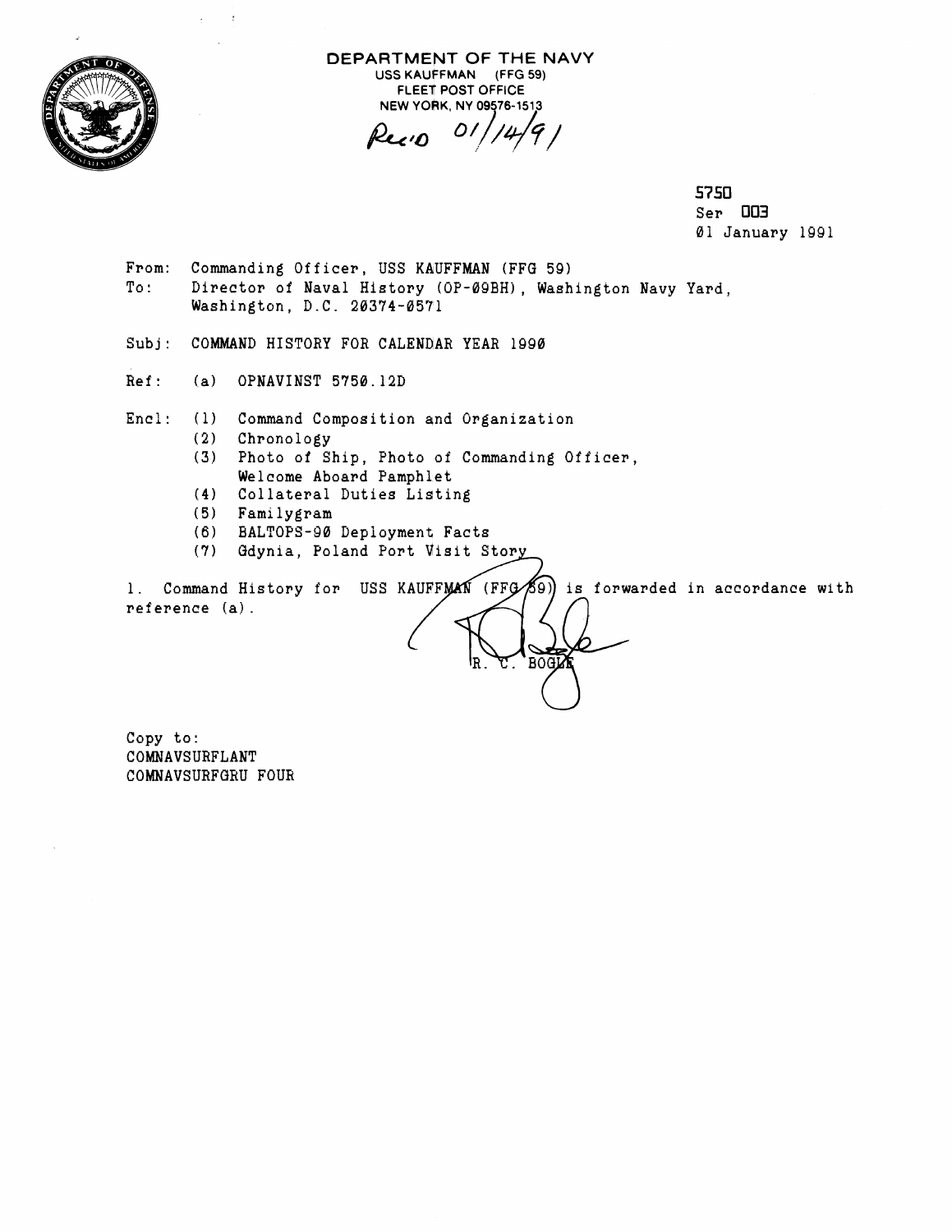## COMMAND COMPOSITION **ah** d ORGANIZATION

## MISSION:

THE MISSION OF THE FFG-7 CLASS SHIP IS TO PROVIDE LOCAL AREA PROTECTION TO UNDERWAY REPLENISHMENT GROUPS, AMPHIBIOUS GROUPS, AND OTHER MILITARY SHIPPING AGAINST SUBSURFACE, AIR, AND SURFACE THREATS, AS WELL AS ANTI-AIR WARFARE (AAW) , ANTI-SURFACE WARFARE (ASUW) , AND ANTI-SUBMARINE WARFARE (ASW) SELF DEFENSE. FFG-7 CLASS SHIPS CAN ALSO CONTRIBUTE TO CARRIER BATTLE GROUP (CVBG), BATTLESHIP BATTLE GROUP (BBBG), OR SURFACE ACTION GROUP (SAG) DEFENSE. THE ADDITION OF THE SQQ-89 gYSTEM TO FLIGHT FOUR FFG-7 SHIPS, LIKE THE KAUFFMAN, GIVES HER FRONT LINE CAPABILITY AGAINST THE MOST ADVANCED SUBMARINES IN THE WORLD.

## ORGANIZATIONAL STRUCTURE:

IMMEDIATE SENIOR COMMAND: COMMANDING OFFICER: HOME PORT: AIRCRAFT ASSIGNED : EXECUTIVE OFFICER:

COMBAT SYSTEMS OFFICER:

OPERATIONS OFFICER: CHIEF ENGINEER:

SUPPLY OFFICER:

COMMANDER NAVAL SURFACE GROUP FOUR CDR RONALD C. BOGLE, USN NEWPORT, RI HSL-46, DET-1 (CUTLASS 460 AND 470) JAN-AUG LCDR ALFRED C. ROUSE AUG-DEC LCDR GARY G. STARR JAN-FEB LCDR FEB-DEC LT LT | JAN-JUL LT JUL-DEC LT LT |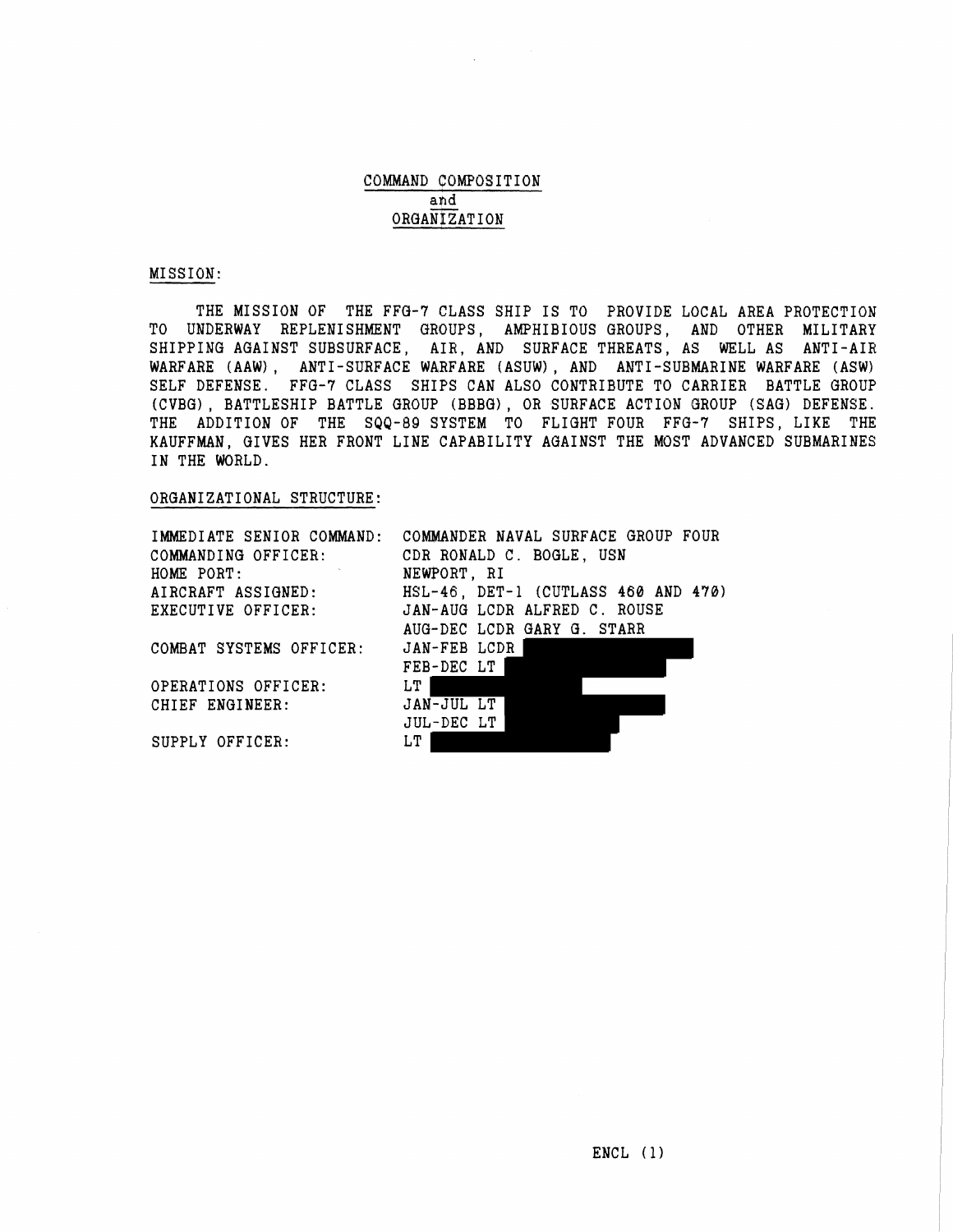## ORGANIZATIONAL CHART

COMMANDING OFFICER

|                | EXECUTIVE          | OFFICER         |                                            |                 |
|----------------|--------------------|-----------------|--------------------------------------------|-----------------|
|                |                    |                 |                                            |                 |
|                |                    |                 |                                            |                 |
|                |                    |                 |                                            |                 |
| $\ddot{}$      |                    |                 |                                            |                 |
|                |                    |                 |                                            |                 |
| COMBAT         | OPERATIONS         | CHIEF           | <b>SUPPLY</b>                              | AIR DET         |
| <b>SYSTEMS</b> | OFFICER            | <b>ENGINEER</b> | OFFICER                                    | $_{\text{OIC}}$ |
| OFFICER        | +                  |                 |                                            | ÷               |
| ۰              | $\ddotmark$        |                 | ۰                                          | $\ddot{}$       |
|                | 01 DIV             | El DIV          | S1 DIV                                     | Al DIV          |
| CS1 DIV        | (QM, SM)           | (GS, EM)        | (SK)                                       | (AT, AE, AMS,   |
| (STG, TM)      | ÷                  | ٠               |                                            | AMH, AD, AW)    |
|                | 02 DIV             | E2 DIV          | S2 DIV                                     |                 |
| CS2 DIV        | (RM)               | (EN)            | (MS)                                       |                 |
| (FC, GM)       | ٠                  |                 |                                            |                 |
|                | 03 DIV             | E3 DIV          | S3 DIV                                     |                 |
| CS3 DIV        | (BM)               |                 | $(HT, DC, MR)$ $(DK, SH, YN, PN, PC, MAA)$ |                 |
| (ET, IC, DS)   | ٠                  |                 |                                            |                 |
|                | 04 DIV<br>(OS, EW) |                 |                                            |                 |

 $\hat{\mathcal{A}}$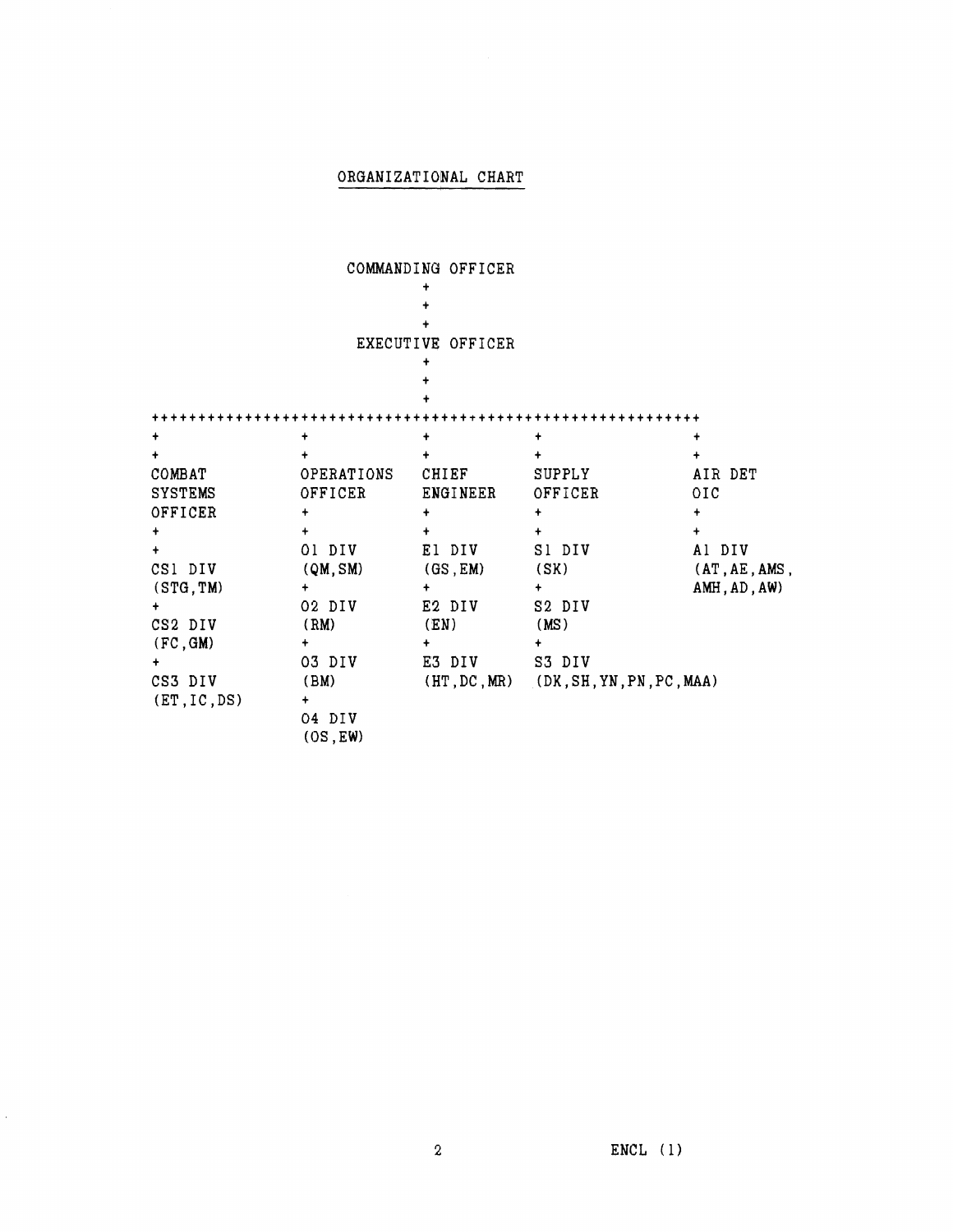|                           | 1990                                                                                                                                                        |
|---------------------------|-------------------------------------------------------------------------------------------------------------------------------------------------------------|
|                           | COMMAND HISTORY                                                                                                                                             |
|                           | USS KAUFFMAN (FFG 59)                                                                                                                                       |
|                           |                                                                                                                                                             |
| Øl-Ø2 JAN NEWPORT, RI     |                                                                                                                                                             |
|                           | 03 JAN U/W ENR NWS EARLE, NJ<br>04-05 JAN NWS EARLE, NJ - SHIPFILL OFFLOAD                                                                                  |
|                           |                                                                                                                                                             |
|                           |                                                                                                                                                             |
|                           | 05 JAN U/W ENR NORFOLK, VA 66-12 JAN NORFOLK, VA - TRAINING WEEK                                                                                            |
|                           | 09 JAN VADM DONNELL PRESENTED BATTLE E                                                                                                                      |
|                           |                                                                                                                                                             |
|                           | 12-13 JAN U/W ENR NEWPORT, RI                                                                                                                               |
| 13 JAN-19 MAR NEWPORT, RI |                                                                                                                                                             |
| $15$ JAN-15 MAR SRA-1     |                                                                                                                                                             |
|                           | 27 JAN CHANGEOUT 1A GTG<br>08 FEB CHANGEOUT MK-75 76MM GUN MOUNT                                                                                            |
|                           |                                                                                                                                                             |
|                           |                                                                                                                                                             |
|                           |                                                                                                                                                             |
|                           | 26 FEB<br>26 FEB SILVER CUTLASS AWARD - ESWS PROGRAM<br>39 MAR PQS INSPECTION<br>19 MAR FAST CRUISE<br>19-21 MAR U/W ENR NWS EARLE, NJ; EMBARK SCIENTIST TO |
|                           |                                                                                                                                                             |
|                           | SEA                                                                                                                                                         |
|                           | 21-22 MAR NWS EARLE, NJ - SHIPFILL ONLOAD                                                                                                                   |
|                           | 22-23 MAR<br>23 MAR U/W ENR NEWPORT, RI<br>23 MAR 76MM GUN PAC FIRE, CIWS PAC FIRE, .50 CAL                                                                 |
|                           |                                                                                                                                                             |
|                           | SHOOT                                                                                                                                                       |
| 23 MAR-02 APR NEWPORT, RI |                                                                                                                                                             |
|                           | 23 MAR DEBARK SCIENTIST TO SEA                                                                                                                              |
|                           | 26 MAR COMMENCE COMBAT SYSTEMS ALIGNMENT                                                                                                                    |
|                           |                                                                                                                                                             |
|                           | 30 MAR COMPLETE COMBAT SYSTEMS ALIGNMENT<br>30 MAR EMBARK HSL-46 DET 1, CUTLASS 470<br>02-05 APR U/W ENR WILMINGTON, NC, WOWU                               |
|                           |                                                                                                                                                             |
|                           |                                                                                                                                                             |
|                           | 04 APR 76MM/CIWS EXERCISE                                                                                                                                   |
|                           | 05-08 APR WILMINGTON, NC - AZALEA FESTIVAL                                                                                                                  |
| 09-17 APR CHARLESTON, SC  |                                                                                                                                                             |
| 09-13 APR LMTTU           |                                                                                                                                                             |
|                           | 13 APR DEBARK HSL-46 DET 1, CUTLASS 470                                                                                                                     |
|                           | 16-19 APR EMAT<br>17-19 APR U/W ENR NEWPORT, RI - TIGER CRUISE                                                                                              |
|                           |                                                                                                                                                             |
| 17 APR                    | BURIAL-AT-SEA                                                                                                                                               |
| 18 APR                    | 76MM GUN PAC FIRE, CIWS PAC FIRE                                                                                                                            |
| $19 - 25$ APR             | NEWPORT, RI                                                                                                                                                 |
| $25 - 26$ APR             | 72-HOUR NOTICE OPPE                                                                                                                                         |
| 26 APR                    | U/W FOR OPPE, NBOA                                                                                                                                          |
| 27 APR-25 MAY NEWPORT, RI |                                                                                                                                                             |
| 02-04 MAY 3-M ASSIST      |                                                                                                                                                             |
| 07-11 MAY 20B5 TRAINER    |                                                                                                                                                             |
|                           | 15 MAY-19 JUN MIDSHIPMEN SUMMER CRUISE                                                                                                                      |
| 23 MAY                    | <b>EMBARK CUTLASS 470</b>                                                                                                                                   |
| 24 MAY                    | EMBARK HSL-46 DET 1                                                                                                                                         |
| 25 MAY                    | U/W FOR CSA, NBOA                                                                                                                                           |
| 25 MAY-15 JUL             | BALTOPS-90                                                                                                                                                  |
| 26 MAY                    | 76MM GUN, CIWS PAC FIRE, .50 CAL SHOOT                                                                                                                      |
| 29 MAY                    | 76MM GUN, CIWS PAC FIRE, .50 CAL SHOOT                                                                                                                      |
|                           |                                                                                                                                                             |
| 31 MAY                    | KILLER TOMATO GUNEX                                                                                                                                         |
| 01 JUN                    | 76MM GUN PAC FIRE, .50 CAL SHOOT                                                                                                                            |

 $\frac{1}{2} \left( \frac{1}{2} \right) \frac{1}{2}$